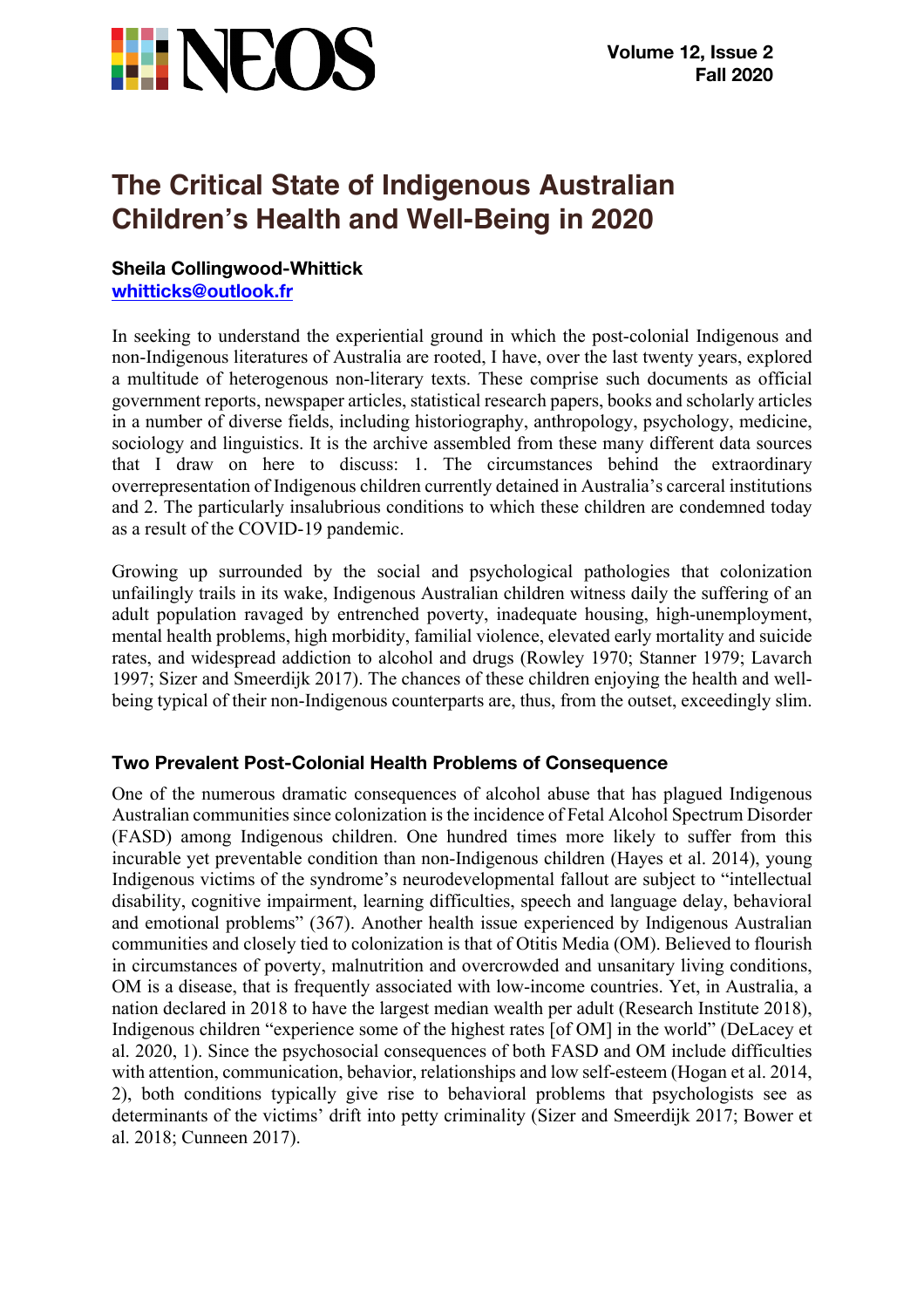The structural racism that underlies Australia's penal system (Sizer and Smeerdijk, 22—25) subsequently compounds the suffering of children who are affected by OM and FASD by adding experiences of imprisonment to the stress and existential confusion of their already vulnerable state. The United Nation Convention on the Rights of the Child has vocalized "longstanding criticism of the low age of criminal responsibility in Australia" (Cunneen 2017, 4), and conditions of imprisonment (e.g., isolation, constant surveillance, physical restraints) come with high potential for traumatizing or re-traumatizing children (Turner 2020). Yet, despite these documented human right concerns, Australia continues to imprison unconscionable numbers of Indigenous youngsters from 10 years old upwards. In addition to the "traumatising and criminalising" (Turner 2020) experiences many of them undergo in detention, young Indigenous detainees often suffer from "[l]ack of access to education, employment, health and adequate housing" (Sizer and Smeerdijk 2017, 42).

## **Juvenile Detention**

Incontrovertible evidence of incarcerated children's persecution while in detention was presented in an explosive documentary, aired on Australian TV in 2016, showing young Aboriginal inmates of Don Dale (a notorious juvenile detention center in Australia's Northern Territory) being routinely subjected to degrading and damaging treatment. Obese prison guards were filmed hitting, verbally abusing, sitting on, throwing around, and teargassing the slight and cowering figures of Indigenous youth. Children as young as 13 were further punished by long periods in solitary confinement. Footage of Dylan Voller, a docile Indigenous youth of fifteen, shackled to a restraining chair, his head covered Abu-Ghraib style with a spit-hood, sent shock waves of outrage and protest around Australia.

The Royal Commission  $(2017, 1)$  subsequently appointed to investigate the detention of Indigenous children in the Northern Territory found that:

- Conditions at Don Dale were "not fit for accommodating, let alone rehabilitating, children and young people."
- The "health, safety and wellbeing" of young inmates were put at "serious risk" by "inadequate facilities."
- Young detainees were frequently "subjected to verbal abuse and racist remarks," held in isolation "for extended periods," denied "access to basic human needs," and "offered bribes to carry out degrading, humiliating and/or harmful acts [including] acts of physical violence] on each other."
- Physical force was routinely used by guards who often held children in chokeholds or threw them forcefully to the ground.
- Children subjected to the policy (preferred by senior executives, management and staff) of "breaking" rather than "rehabilitating" them were thought to suffer "lasting psychological damage."

Despite the Commission's findings, the nationwide, automatic imprisonment of disadvantaged Aboriginal children for petty theft and public disorder offences continues uninterrupted. In 2019, the Australian Institute of Health and Welfare reported that "Young Indigenous Australians aged 10–17 were 21 times as likely as young non-Indigenous Australians to be in detention on an average night" (2019, 2). Furthermore, although constituting only 6 percent of the Australian population aged 10 to 17, these detainees accounted for approximately 57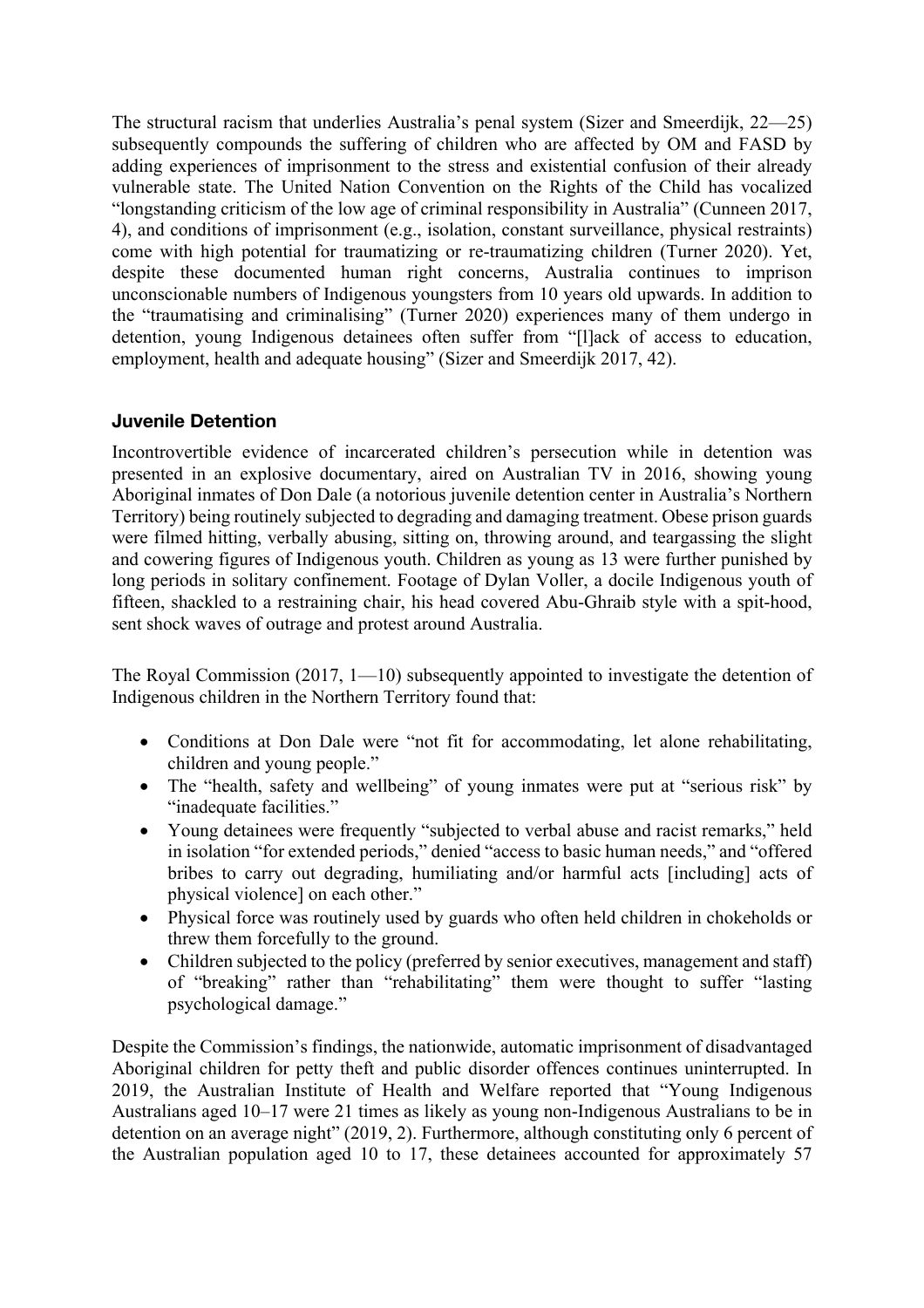percent of youths in detention over a recent four-year period (Australian Institute of Health and Welfare 2019, 11).

#### **COVID-19 and its Consequences**

As one report observed this year:

Youth prisons are hot spots for the transmission of COVID-19. Like cruise ships or nursing homes, they are closed, crowded environments where large numbers of people touch the same surfaces, share facilities and cannot physically distance from one another. Once the virus enters a youth prison, it risks spreading like wildfire. (Trevitt 2020, 7)

As this quote illustrates, the already distressing situation in which young Indigenous detainees find themselves has now considerably worsened due to the threat of COVID-19. Having preexisting "high rates of chronic illness, respiratory conditions and disability," Indigenous children are "particularly susceptible to the worst effects of COVID-19" (Trevitt 2020, 14). Moreover, new restrictions imposed by Australia's carceral institutions in response to the current pandemic have also seriously aggravated the vulnerable psychological health of imprisoned children. New restrictive measures include increased use of separation/isolation within correctional facilities as well as forced quarantine of incoming prisoners and reduced access to programs, education, family, and family and legal visits. (Trevitt 2020, 10). Finally, one further worrying development in light of the Don Dale scandal, is the prison authorities' decision to suspend "independent oversight bodies and external scrutiny in many states and territories" due to COVID-19 (Trevitt 2020, 11).

### **Conclusion**

Given the rapidly growing volume of research demonstrating that maintenance of close links with their traditional land, language and culture are essential to the health and well-being of First Peoples (Chandler and Lalonde 1998; Biddle and Swee 2012; Wakefield and Hudley 2007; Wexler 2009); sentencing Indigenous children to time in Juvenile Detention Centres constitutes a danger to both their current and future life. Detention cannot, therefore, be considered an appropriate response to the petty crimes for which most Indigenous children are taken to court. Keeping them incarcerated in the deleterious ambiance of current pandemic imprisonment conditions is arguably nothing less than a flagrant breach of International Human Rights legislation (Royal Commission and Board of Enquiry 2017).

#### **References**

- Australian Institute of Health and Welfare. 2020. "Youth Detention Population in Australia, 2019." *Bulletin* 148: 1-20.
- Biddle, Nicholas and Hannah Swee. 2012. "The Relationship between Wellbeing and Indigenous Land, Language and Culture in Australia." *Australian Geographer* 43 (3): 215-32.

Bower, Carole, Rochelle E. Watkins, Raewyn C. Mutch, Rhonda Marriott, Jacinta Freeman,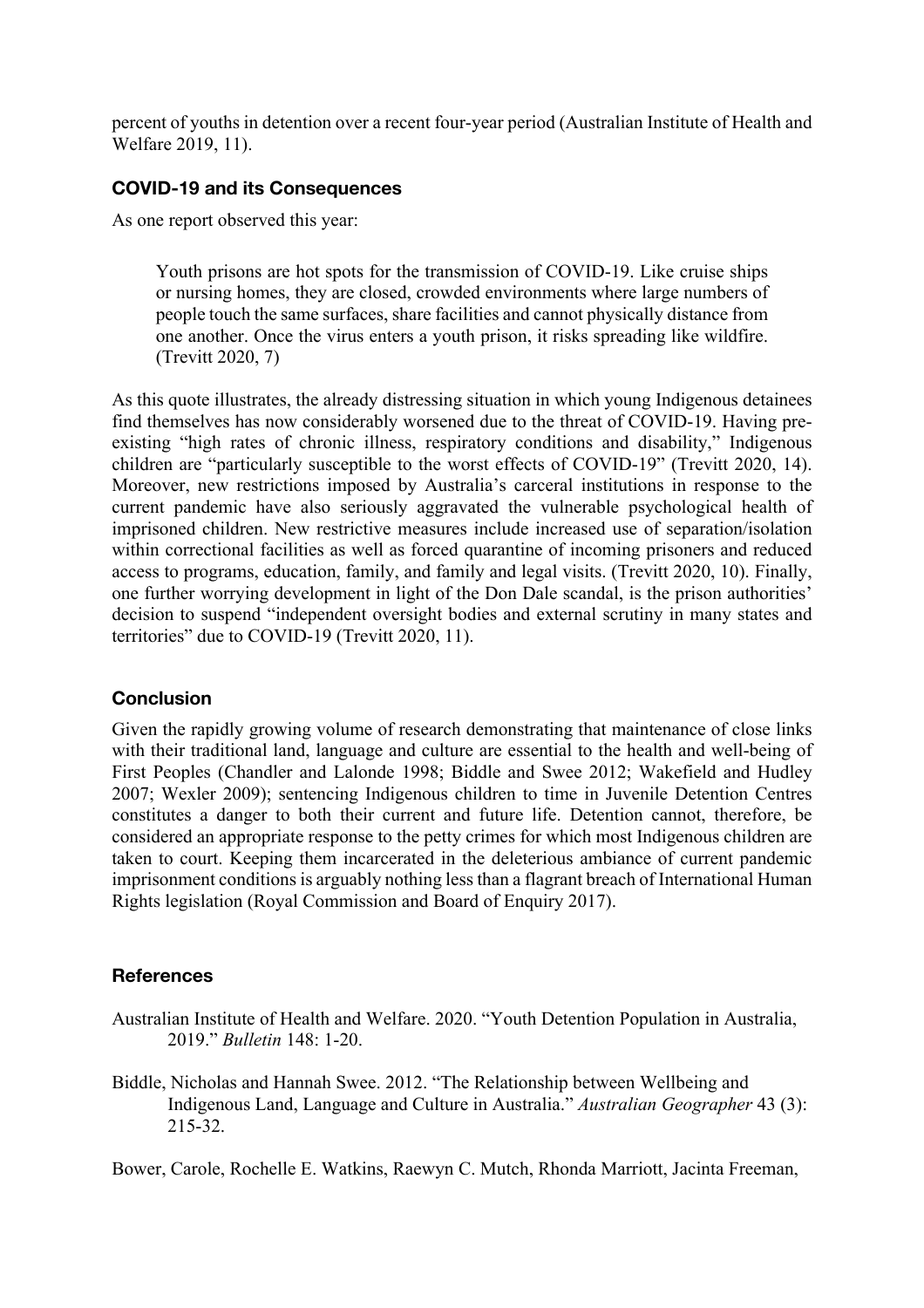Natalie R. Kippin, Bernadette Safe, et al. 2018. "Fetal Alcohol Spectrum Disorder and Youth Justice: A Prevalence Study Among Young People Sentenced to Detention in Western Australia." *BMJ Open* 8 (2): 1-11.

- Chandler, Michael J., and Christopher Lalonde. 1998. "Cultural Continuity as a Hedge against Suicide in Canada's First Nations." *Transcultural Psychiatry* 35 (2):191-219.
- Cunneen, Chris. 2017. *Arguments for Raising the Minimum Age of Criminal Responsibility: Research Report.* Comparative Youth Penality Project. Sydney: University of New South Wales. Accessed October 8, 2020. http://cypp.unsw.edu.au/node/146.
- DeLacy, Jack, Tinashe Dune and John J. Macdonald. 2020. "The Social Determinants of Otitis Media in Aboriginal children in Australia: Are We Addressing the Primary Causes?" *BMC Public Health* 20 (492). https://doi.org/10.1186/s12889-020-08570-3
- Hayes, Lorian, Heather D'Antoine and Maureen Carter. 2014. "Addressing Fetal Alcohol Spectrum Disorder in Aboriginal Communities." In *Working Together: Aboriginal and Torres Strait Islander Mental Health and Wellbeing Principles and Practice,*  edited by Pat Dudgeon, Helen Milroy and Roz Walker, 355-71. Canberra: Commonwealth Government of Australia.
- Hogan, Anthony, Rebecca L Phillips, Damien Howard and Vasoontara Yiengprugsawan. 2014. "Psychosocial Outcomes of Children with Ear Infections and Hearing Problems: A Longitudinal Study." *BMC Pediatrics* 14 (65). https://doi.org/10.1186/1471-2431-14-65
- Lavarch, Michael. 1997. *Bringing Them Home: Report of the National Inquiry into the Separation of Aboriginal and Torres Strait Islander Children from Their Families*. Sydney: Human Rights and Equal Opportunity Commission, Research Institute.
- Crédit Suisse. N.d. "Global Wealth Report." Accessed October 8, 2020. https://www.creditsuisse.com/about-us/en/reports-research/global-wealth-report.html
- White, Margaret and Mick Gooda. 2017. *Royal Report into the Protection and Detention of Children in the Northern Territory: Findings and Recommendations.* Canberra, Commonwealth of Australia: Royal Commission into the Detention and Protection of Children in the Northern Territory.
- Sizer, Jodie and James van Smeerdik. 2017. *Indigenous Incarceration: Unlock the Facts*. Sydney: PWC.
- Trevitt, Sophie. 2020. "Critical Condition: The Impact of COVID-19 Policies, Policing and Prisons on First Nations Communities." Change the Record Coalition. Accessed October 8, 2020. https://drive.google.com/file/d/18XF70q-ILvkpfe9arDLqGoZev2sCxMxt/view
- Turner, Shelley. 2020. "Will COVID-19 Change Our Youth Justice Systems?" Lens. Last modified August 24, 2020. Accessed October 8 2020. https://lens.monash.edu/@politics-society/2020/08/24/1381116/will-covid-19-changeour-youth-justice-systems